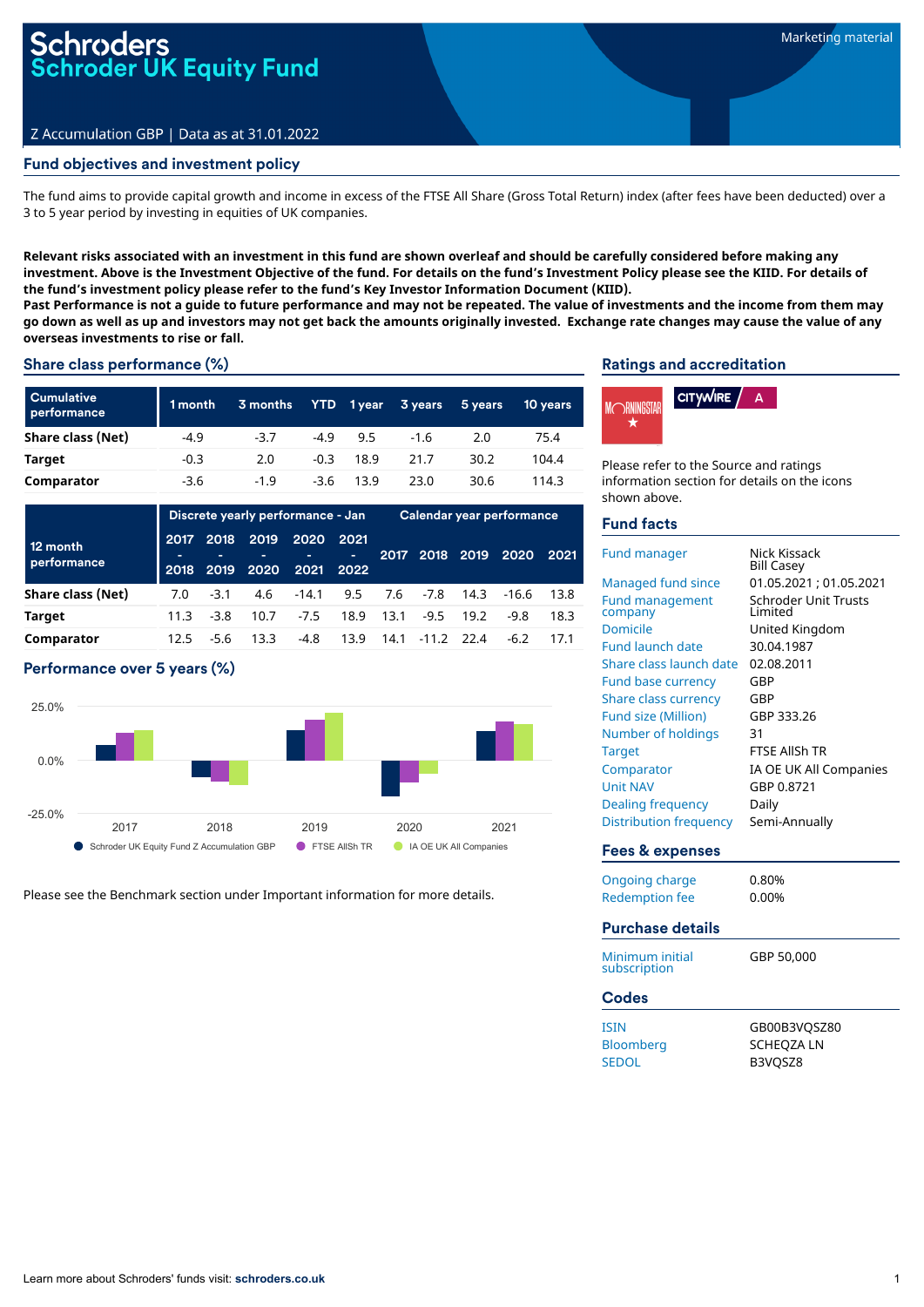# Schroders<br>Schroder UK Equity Fund

Z Accumulation GBP | Data as at 31.01.2022

## 5 year return of GBP 10,000



The chart is for illustrative purposes only and does not reflect an actual return on any investment.

Returns are calculated bid to bid (which means performance does not include the effect of any initial charges), net income reinvested, net of fees.

#### Risk considerations

**Performance risk:** Investment objectives express an intended result but there is no guarantee that such a result will be achieved. Depending on market conditions and the macro economic environment, investment objectives may become more difficult to achieve. **Please see the KIID and Prospectus for a full list of risk considerations applicable to this fund.**

#### Synthetic risk & reward indicator (SRRI)

| <b>LOWER RISK</b>        |  |  |  | <b>HIGHER RISK</b>        |  |  |  |  |  |
|--------------------------|--|--|--|---------------------------|--|--|--|--|--|
| Potentially lower reward |  |  |  | Potentially higher reward |  |  |  |  |  |
|                          |  |  |  |                           |  |  |  |  |  |

The risk category was calculated using historical performance data and may not be a reliable indicator of the fund's future risk profile. The fund's risk category is not guaranteed to remain fixed. Please see the Key Investor Information Document for more information.

### Risk statistics & financial ratios

|                                        | <b>Fund</b> | <b>Target</b> |
|----------------------------------------|-------------|---------------|
| Annual volatility (%)<br>(3y)          | 21.3        | 15.7          |
| Alpha (%) (3y)                         | $-8.3$      |               |
| Beta $(3y)$                            | 1.3         |               |
| Sharpe ratio (3y)                      | 0.1         | 0.5           |
| <b>Information ratio</b><br>(3v)       | -0.9        |               |
| Dividend Yield (%)                     | 2.3         |               |
| <b>Price to book</b>                   | 2.9         |               |
| <b>Price to earnings</b>               | 19.4        |               |
| <b>Predicted Tracking</b><br>error (%) | 6.0         |               |

Source: Morningstar, and Schroders for the Predicted tracking error. The above ratios are based on bid to bid price based performance data.

For help in understanding any terms used, please visit

https://www.Schroders.com/en/glossary/ These financial ratios refer to the average of the equity holdings contained in the fund's portfolio and in the benchmark (if mentioned) respectively. Please note this is an accumulation share class and as such the investor will not receive an income distribution. Any income will be reinvested into the fund.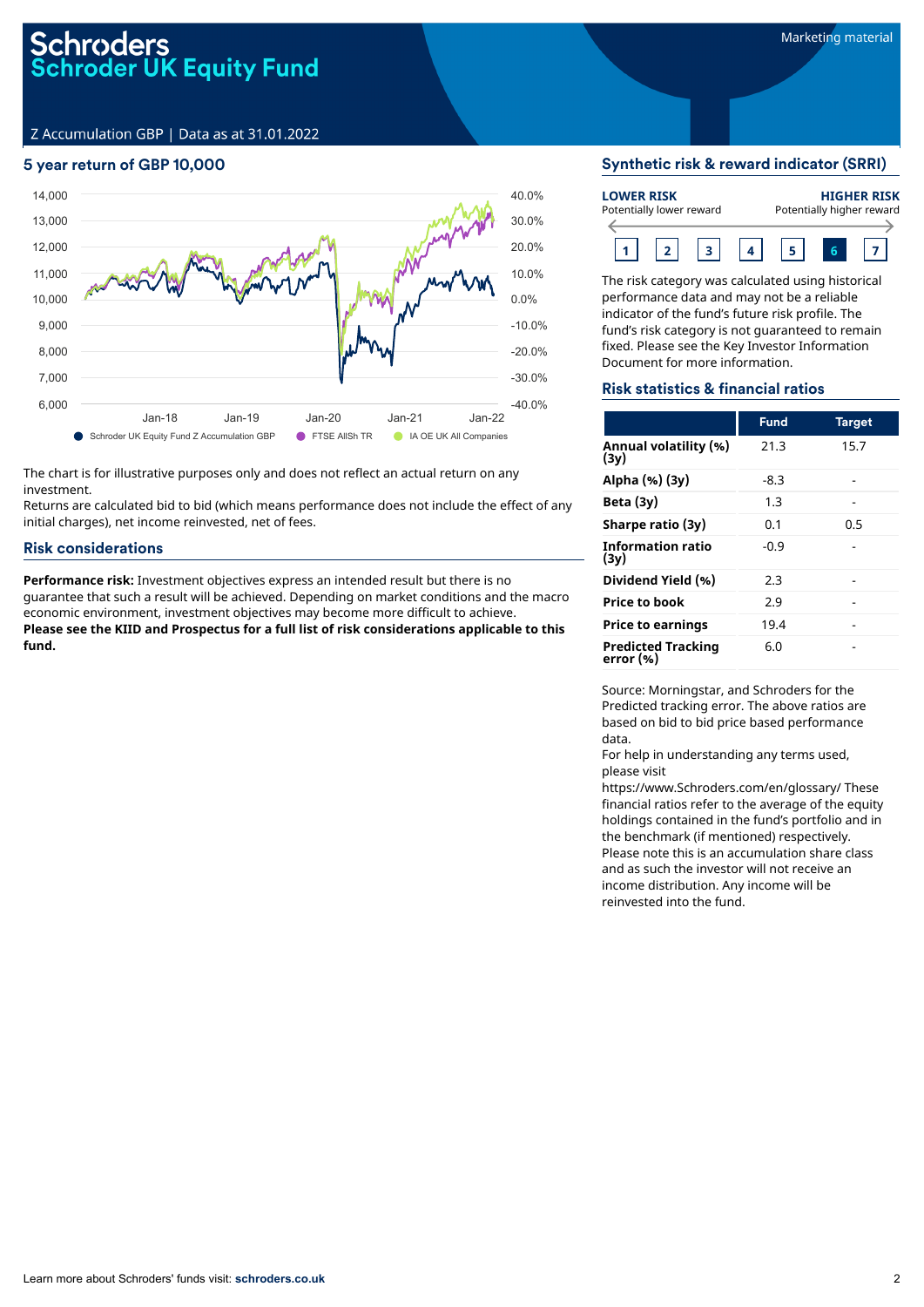## Z Accumulation GBP | Data as at 31.01.2022

## Asset allocation

Target refers to the Benchmark listed in the Fund facts section and described under the Share class performance section on page 1. Source: Schroders. Top holdings and asset allocation are at fund level.

## Sector (%)



## Geographical Breakdown (%)



## Region (%)



### ● Fund ● Target

## Share class available

|                               | <b>Z Accumulation GBP</b> | Z Income GBP      |
|-------------------------------|---------------------------|-------------------|
| <b>Distribution frequency</b> | Semi-Annually             | Semi-Annually     |
| <b>ISIN</b>                   | GB00B3VQSZ80              | GB00B44B2999      |
| <b>Bloomberg</b>              | SCHEQZA LN                | <b>SCHREQZ LN</b> |
| <b>SEDOL</b>                  | B3VQSZ8                   | B44B299           |

## Top 10 holdings (%)

| <b>Holding name</b>       | %   |
|---------------------------|-----|
| Unilever PLC              | 6.4 |
| RFIX PIC                  | 6.0 |
| Smith & Nephew PLC        | 5.3 |
| GlaxoSmithKline PLC       | 5.2 |
| Prudential PLC            | 4.7 |
| <b>Burberry Group PLC</b> | 4.6 |
| Kerry Group PLC           | 4.3 |
| Legal & General Group PLC | 4.1 |
| UNITE Group PLC/The       | 4.0 |
| Sage Group PLC/The        | 3.7 |